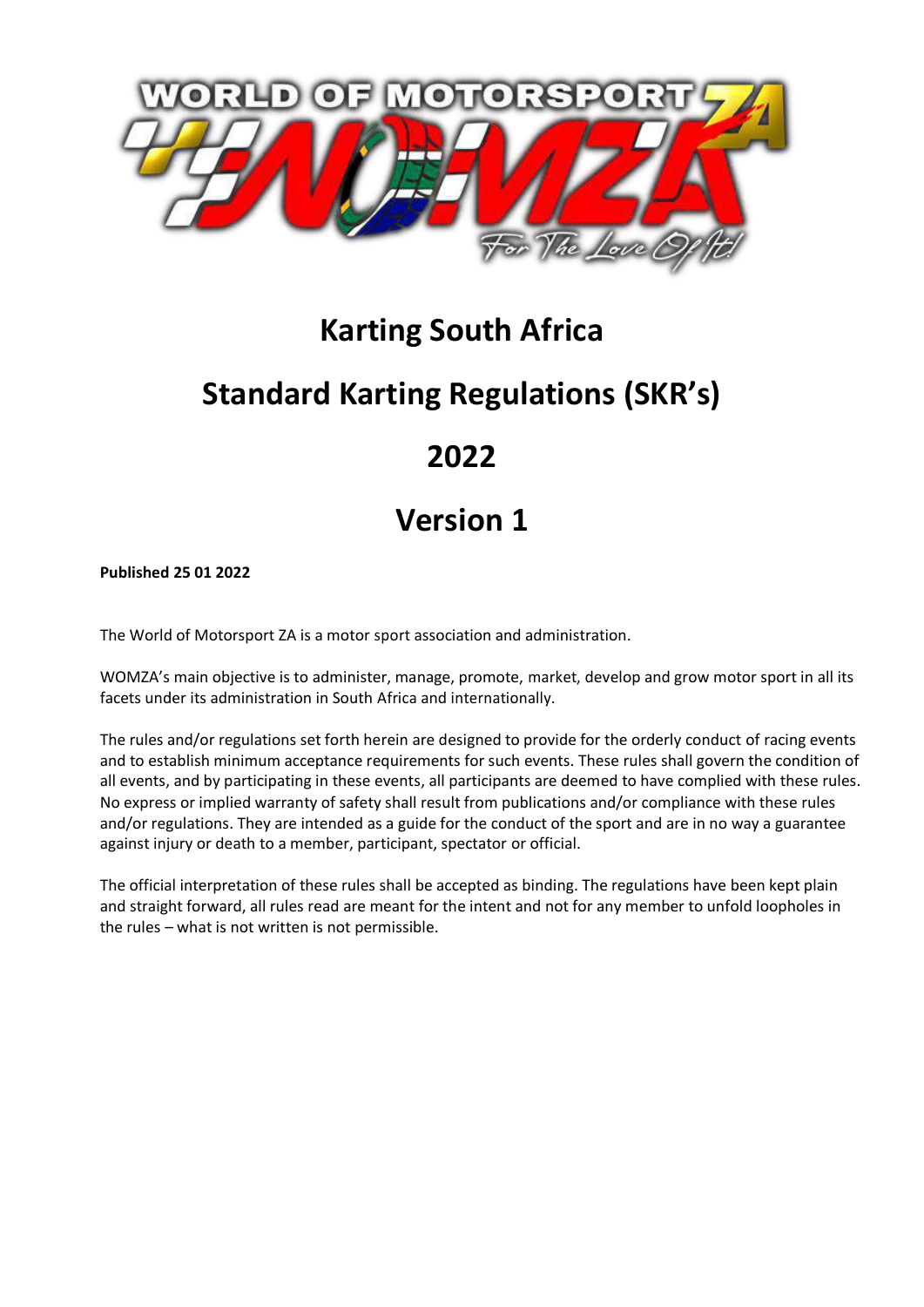#### **CODE OF CONDUCT FOR DRIVERS**

- **a)** All participants must play within the rules and respect race officials and their decisions.
- **b)** All participants must respect the rights, dignity, and value of their fellow participants regardless of gender, ability, physical appearance, cultural background, or religion.
- **c)** All participants must encourage others and always take responsibility for their actions.
- **d)** All participants must ensure their equipment is safe and race worthy, prior to taking part in training, testing or race events. Only approved racewear (e.g.: helmet, gloves, race boots and suit) to be used by the driver, according to the regulations.
- **e)** It is the participants own responsibility to identify and measure his/her own skill level against his/her competitors, and take responsibility for the risks associated with training, testing and or racing. It should be noted that a basic level of competence is required.
- **f)** It is the participant's responsibility to declare, prior to any participation in training, testing, or racing, of any medical condition or medication required that may be relevant in the event of an emergency.
- **g)** All participants are required to display courtesy and etiquette to other members and participants in training, testing and race events. Any disputes or problems that may arise during an event must be addressed in a respectful manner, to the correct person (official) at the event.
- **h)** The safety of children within the sport is a priority. Knowledge of the code of ethics surrounding care of children in sports will be promoted and encouraged. It is the participant's own responsibility to ensure the safety of children at training, testing, or racing events.
- **i)** When taking part in any event, it is the responsibility of the driver to take the time to read and fully understand the posted rules, regulations, and conditions for said event prior to start time, thus eliminating unnecessary delays at the beginning of the event. Requests for clarification of these rules, regulations, or conditions, should be asked in the drivers meeting held before each event.
- **j)** All participants must have respect for the environment and the surrounding inhabitants. Responsibility must be taken to reduce excessive noise and keep all areas that are used as clean and pollution free as possible.
- **k)** All participants must respect that drugs and alcohol are strictly prohibited at training, testing and races. It is an offence and will not be tolerated. Offenders will be excluded from the event and face further disciplinary action.
- **l)** Any abusive comments on social media (Facebook, Twitter etc.) between teams, competitors, officials, organizers, or any person associated with KSA and or WOMZA, will be held responsible and liable for their actions. This brings the sport into disrepute and will be harshly dealt with.

#### **Regulation Definitions**

| GRR's. | - WOMZA General Racing Regulations                                       |
|--------|--------------------------------------------------------------------------|
| SKR's  | - Standard Karting Regulations                                           |
| SSR's  | - Series Specific Regulations – example SARMC Sporting Regulations       |
| SR'S   | - Supplementary Regulations - event organizers must issue for each event |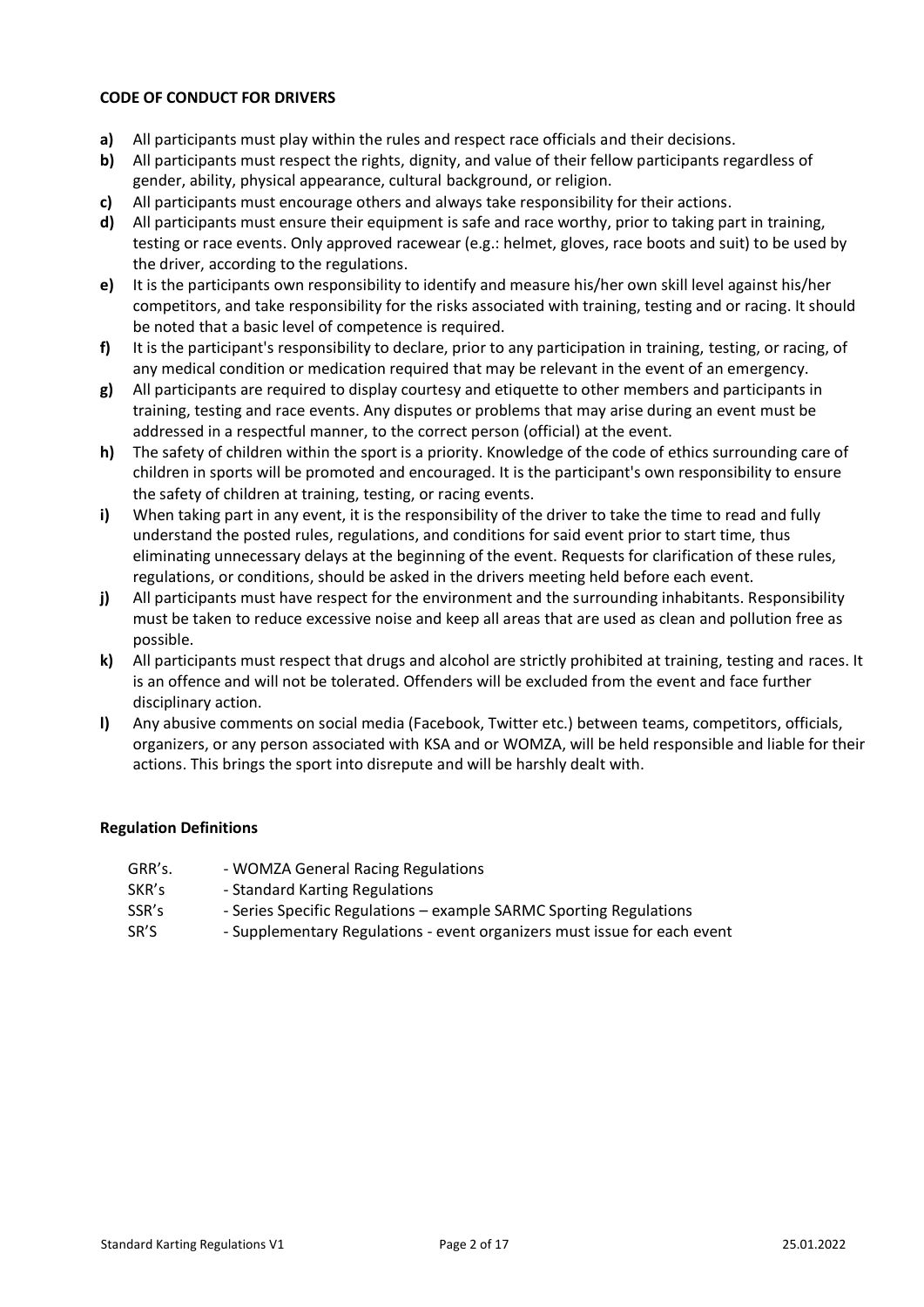# **New in 2022**

### **KSA Rotax: Code of Conduct License Penalty System**

#### *Important Notice to all KSA Rotax WOMZA Karting license holders.*

After a great first season in 2021 the karting series looks forward to an even better 2022.

The 2021 season had a few unpleasant occurrences and to reduce the stress on all parties (competitors, teams, families, officials, organizers, and promoters) in 2022 we have decided to introduce a **L**icense **P**enalty **S**ystem.

As in F1 and daily life, there need to be consequences for our actions and so when you take a WOMZA license to enter the **S A R**otax **M**ax **C**hallenge and any associated karting event you choose to follow and abide by the regulations including the **LPS**.

The **LPS** is not intended to remove rights but rather to make everyone more conscious of when your actions impact on the rights of others involved in our sport and create an unpleasant environment.

We also need to state up front that team and or guardian's misconduct will lead to licence penalty points for competitors.

The officials will still focus their full attention on the racing and will not attempt to control behaviour or replace the SAPS or criminal procedures as that remains the right of the individual to pursue that line of action. However unsportsmanlike disturbances that impact on others will cost the perpetrators license points – aggression or retaliation will be dealt with in the same way and we do not see it as our job to determine who was to blame.

#### **The Code of Conduct LPS system for 2022:**

- 1. You start with 12 points when you take out a WOMZA karting license
- 2. A rolling 12 month total will be kept by WOMZA i.e., in February any penalty recorded is deducted from your total and the previous February's penalty will be deleted and so on.
- 3. An immediate three 3 month ban will be applied to any competitor reaching zero points or less. Only months where at least 1 WOMZA National or Regional Race (in the competitors own region) are organised will count
- 4. The Stewards at a regional or national race day are empowered to award penalty points according to the scale below.
- 5. Additional penalty points up to a maximum of 4 over and above any penalty may be awarded for any offence not listed herein at the sole discretion of the Stewards. Such a penalty may be appealed to WOMZA but only if the decision of the Stewards is recorded as "not unanimous".
- 6. Any unsuccessful protest will cost 2 points for first time, 4 for second time, and 6 for third time.
- 7. Any unsuccessful appeal will cost 6 points.

# *NB: any successful protest costs zero points and a successful appeal cancels both the protest and appeal penalty points relating to that incident.*

- 8. License Penalty System only applies to Regional and National events.
- 9. Technical infringements (over and above any penalty for the infringement) -2 points for first time, -6 points for second time, and -10 points third time.
- 10. Abuse (physical or verbal) or Accusations of bias against Officials that cannot immediately be substantiated on the day - 6 points
- 11. Approaching KSA WOMZA, calling for a Court of Enquiry, ranting on social media without first following the protest and appeal route in the prescribed manner - 6 points.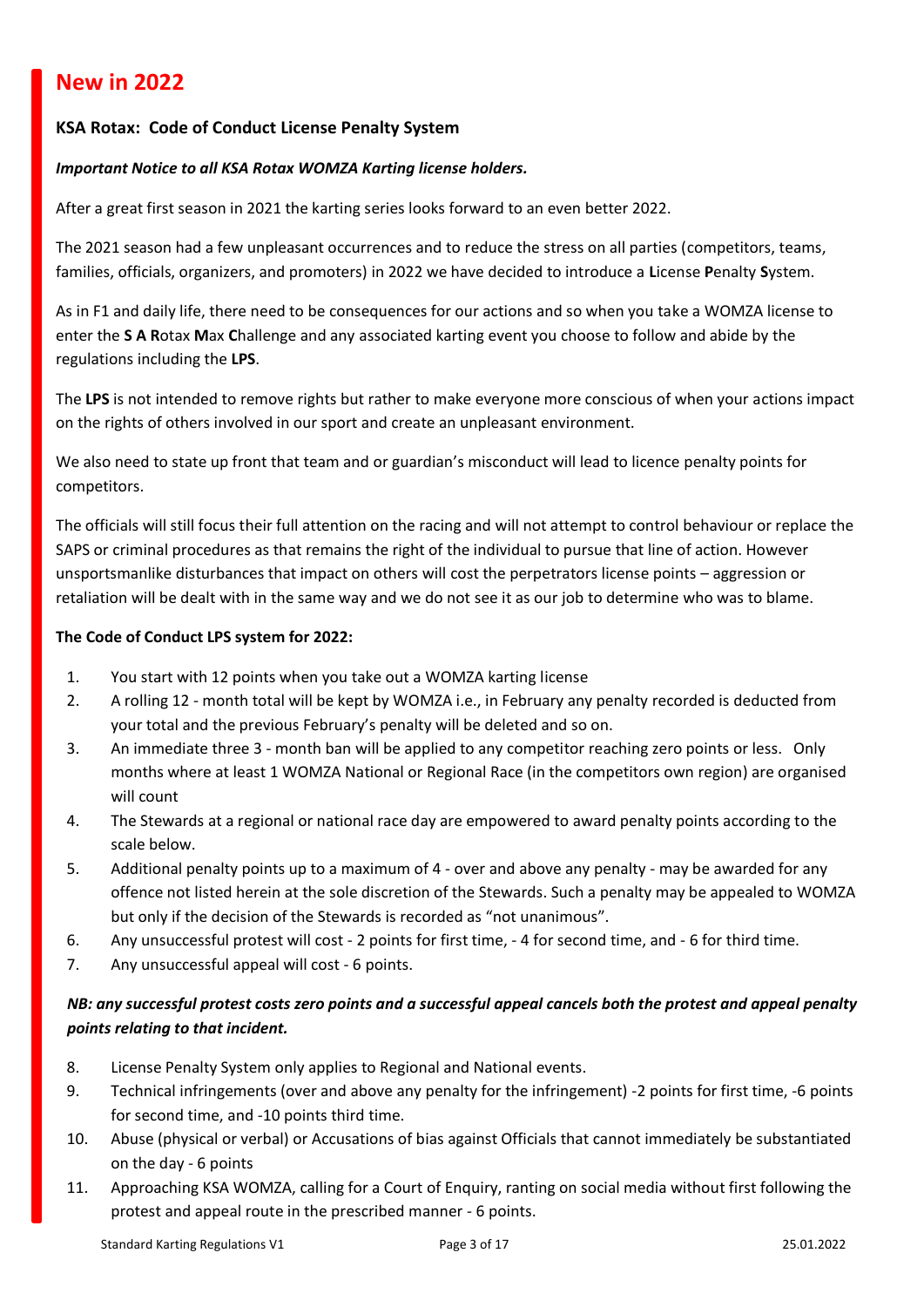#### *NB: No penalty if complaints are upheld by KSA WOMSA.*

- 12. Any driving or sporting incident that is considered serious enough by the Stewards to warrant an LPS penalty (over and above any penalty already applied by the COC on the day) will incur - 4 points at a Regional and - 6 at a National after a hearing with the competitor concerned.
- 13. Public Misbehaviour/Conduct Causing any disturbance or public spectacle unbecoming to a sporting event. Retaliation is seen in the same light as Aggression and will not be accepted as an excuse or for leniency - 6 points.

# *NB: In 2023 we hope that Covid is either a thing of the past or a more normal way of life in which case item 14 below will become part of the LPS but this will not apply in 2022.*

14. Prize giving is part of race day and goes along with the sportsmanship we want to foster. Penalty points will be attracted by podium finishers missing prize giving. - 2 points for first event - 4 points for second and - 8 points for 3rd. Also not wearing suits - 1 for first offence - 2 for second and - 3 for a third offence.

Please remember that the officials and organizers are there for you so mutual respect and cooperation is expected of everyone so that we can all enjoy the sport we love!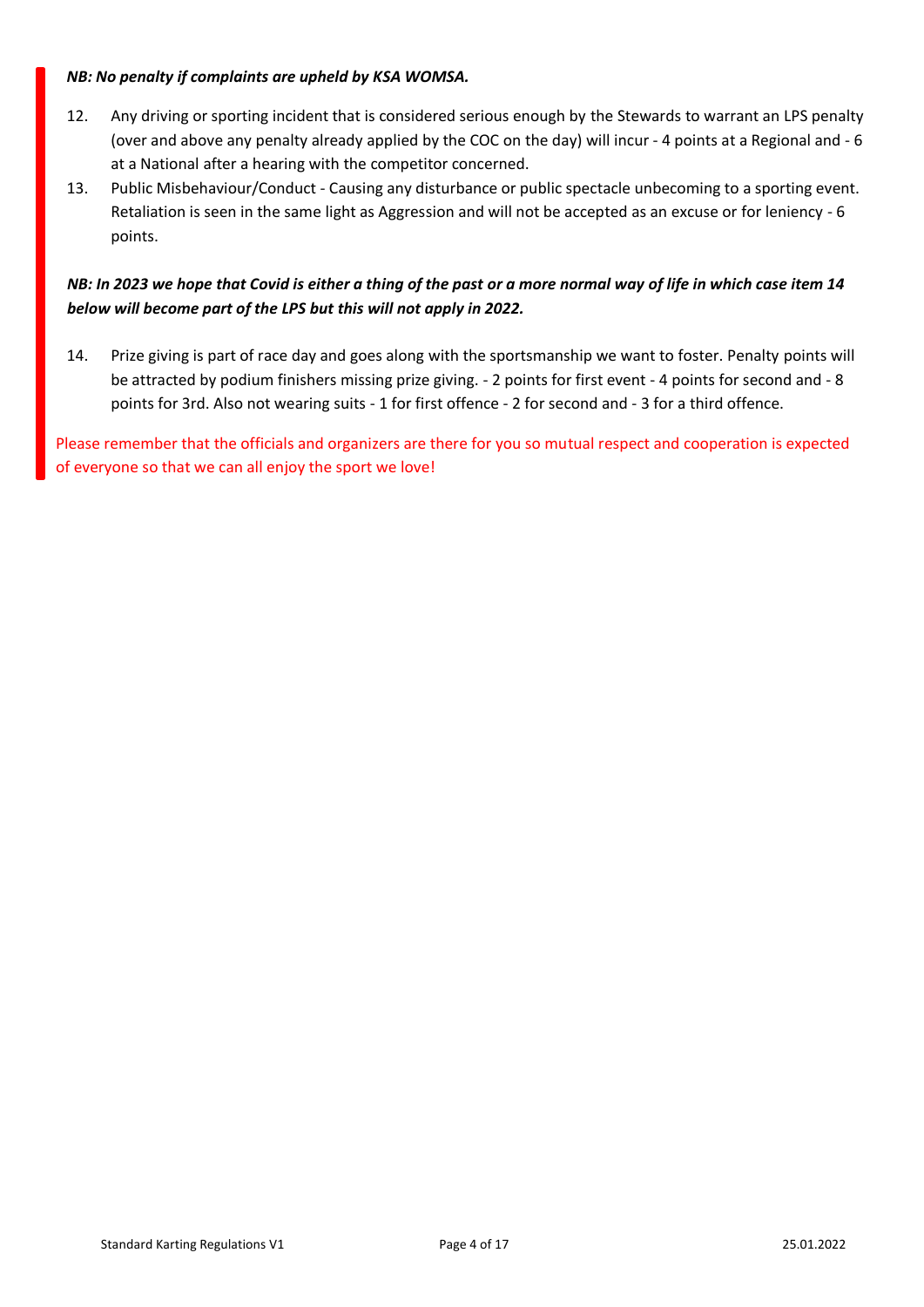# **1. Administration**

Notwithstanding anything to the contrary in the WOMZA GRR's, these Standard Karting Regulations (SKR's) will take precedence over the GRR's.

The Series Specific Regulations (SSR's) take precedence over these regulations.

SR's should not conflict with the SSR's or SKR's.

### **2. Circuit details as they are relevant to competitors.**

- 2.1 Pre-race paddock the area where the competitor must place his/her kart immediately prior to his/her allocated race.
- 2.2 Weighing area the area where karts must be presented for weight checking immediately after exiting the circuit after qualifying or a race.
- 2.3 Parc-Ferme the area where karts will be presented for scrutineering/technical inspections.
- 2.4 25 metre line a yellow line painted on the circuit, 25 metres before the start line. The starter may start the race when the leaders are between the 25m line and the start line.
- 2.5 90 metre line a red line painted on the circuit, 90 metres before the start line. Competitors must be in their allocated grid position by this point, failing which they must fall in at the back of the field. Competitors must hold a steady speed from this line until the signal to start is given.
- 2.6 Start Grid Two lanes, painted white referred to as tram lines. Competitors must remain in their tram lane until the start signal is given.

### **3. Flags**

- 3.1 Start flag or alternately it is permitted to start by lights. The extinguishing of the lights will indicate the start of the race.
- 3.2 Yellow flag with green diagonal cross/crosses indicates that the race has false started and that the field must slow down and reform the starting grid.
- 3.3 Finish Flag **–** a black and white checked flag.
- 3.4 Red Flag The practice/qualifying/race has been stopped. Competitors must immediately slow down, being prepared to stop if so indicated and return at a very reduced speed to the start line and await further instructions.
- 3.5 Black Flag Always shown with the competitor's number, the competitor must stop at the pits at the end of the lap and report immediately to the Clerk of the Course.
- 3.6 Black & White Diagonal flag Always shown with the competitor's number, the competitor is observed for unsporting behaviour and must stop such behaviour immediately and report to the Clerk of the course immediately after the practice/qualifying/race.
- 3.7 Black flag with orange disc Always shown with the competitor's number. The competitor is warned that his/her kart has a potentially dangerous technical defect and must stop in the pits at the end of the lap to remedy same. Having crossed the scale and repaired the defect a competitor may re-join the practice/qualifying/race.
- 3.8 Yellow flag indicates potential danger or obstruction on the circuit no overtaking until one has passed the incident. Overtaking under yellow flag will result in a penalty.
- 3.9 Green flag may be used on a circuit where the officials deem necessary to indicate that the circuit is clear (after a yellow flag). No overtaking allowed before the green flag. The use of a green flag must be stated in the SR's for the event.
- 3.10 Yellow and red striped flag change of surface e.g., fluid/sand on the track.
- 3.11 White flag there is a slow-moving vehicle on the circuit. This could be a slow kart, an ambulance or service vehicle.
- 3.12 Blue Flag Indicates to a competitor that a faster competitor is about to overtake. Only shown to a competitor being lapped.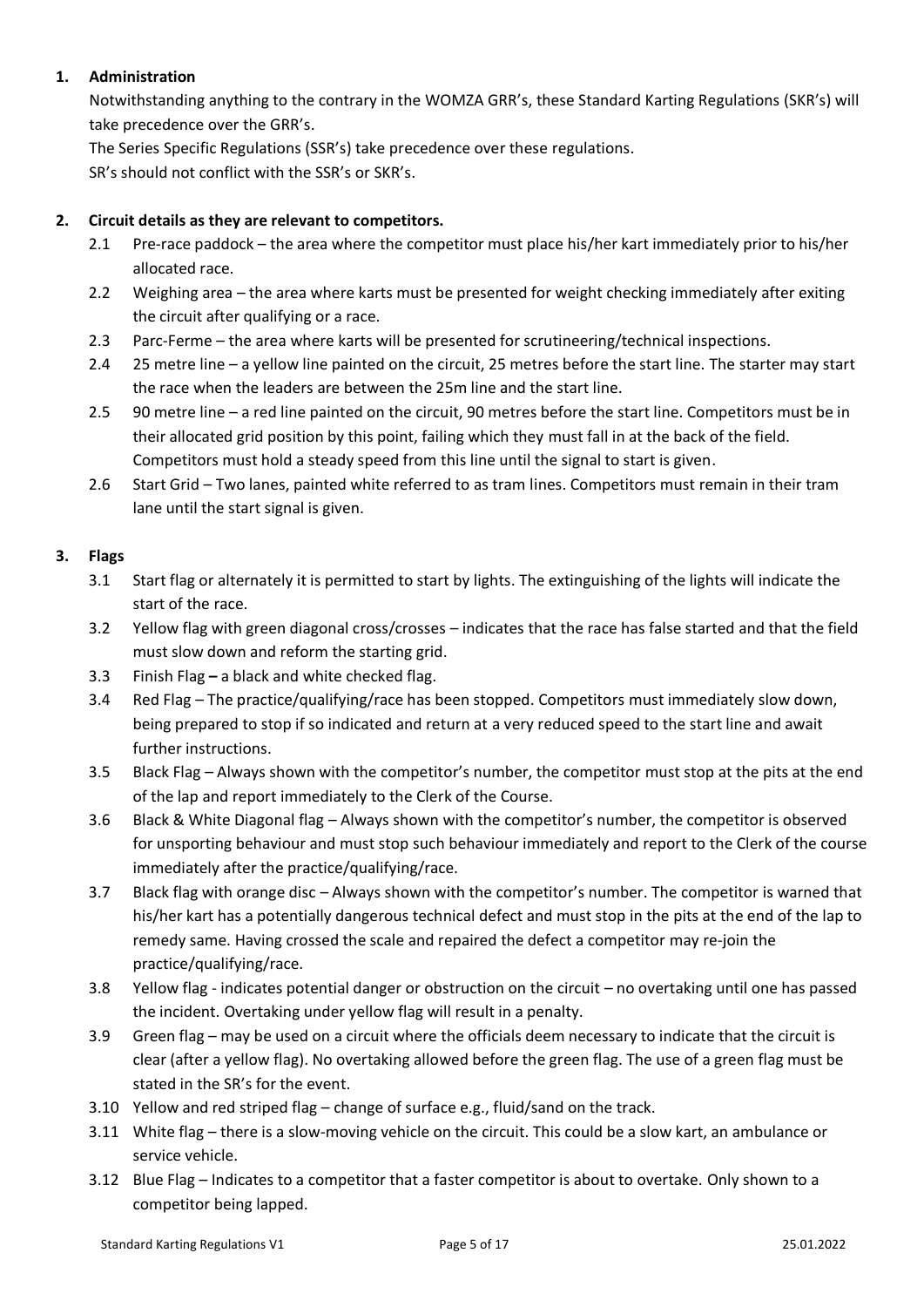3.13 Blue Flag with red diagonal crosses – always shown with a number board, indicates to a competitor that he is lapping too slowly and that he must leave the circuit at the end of that lap. May only be used if allowed for in the SR's for the event.

#### **4. General Race Rules**

- 4.1 Amalgamation of classes may take place, other than below:
- 4.2 6-Speed gearbox classes including KZ may never be amalgamated with non-gearbox classes.
- 4.3 The Bambino class may never be amalgamated with any other class.
- 4.4 When amalgamating / combining of classes consideration of similar age groups and performance should be considered.
- 4.5 The amalgamation of classes does not upgrade or downgrade a competitor and does not serve to help to meet the minimum number of starters.
- 4.6 Change of Equipment.
- 4.7 A change of driver/equipment may be permitted provided it is only a change of driver or equipment (not both) and provided this is done 30 minutes before qualifying or the first race. No kart may be driven by more than one driver during an event. This does not apply to endurance events.
- 4.8 A change of chassis may be permitted during an event provided that the chief scrutineer and the Clerk of the Course are satisfied that the original has been damaged during the event and is beyond repair. Should this change of Chassis happen after Qualifying or any Race, the competitor must start at the back of the field for the next Race.
- 4.9 A maximum of 2 engines are permitted for use during an event. It is not permitted for a competitor to use an engine used by another competitor in the same event.
- 4.10 Fuels and oils may be stipulated in the SR's for an event. Competitors must use such stipulated fuels/oils.
- 4.11 Post-Race Scrutineering

The Clerk of the Course may instruct the technical inspection of any kart after an event. A competitor refusing to submit his/her kart will automatically be excluded from the entire event.

4.12 Entrants

The parent or legal guardians are the only acceptable entrants for a competitor under the age of 18 years. Adult competitors are always their own entrant and no other person/body may represent them.

4.13 Licenses

Refer WOMZA Section B – except that: Licenses will be renewed annually and be valid for the period from 1 January to 31 December of each year.

Note National Licenses will only be issued to competitors after competing in three race events.

#### 4.14 Age Limits

Refer SARMC for all Rotax and Bambino Classes.

For other classes this will be specified in the relevant club or series regulations.

4.15 Weights

Inclusive of driver/kart and all safety clothing

Refer SARMC for all Rotax and Bambino Classes.

For other classes this will be specified in the relevant club or series regulations.

4.16 Safety Clothing

A competitor shall always, while on the circuit wear a one-piece CIK karting approved race overall or similar locally manufactured KSA approved, a secured full face crash helmet complete with a splinter proof visor (CIK, CMR, DOT, Snell approval recommended) as well as gloves that cover the hands completely and race boots and socks that adequately cover the ankles.

For competitors under the age of 13 a neck brace is recommended.

4.17 Drivers Briefing – will be held prior to the start of racing. Failure to attend will result in a fine.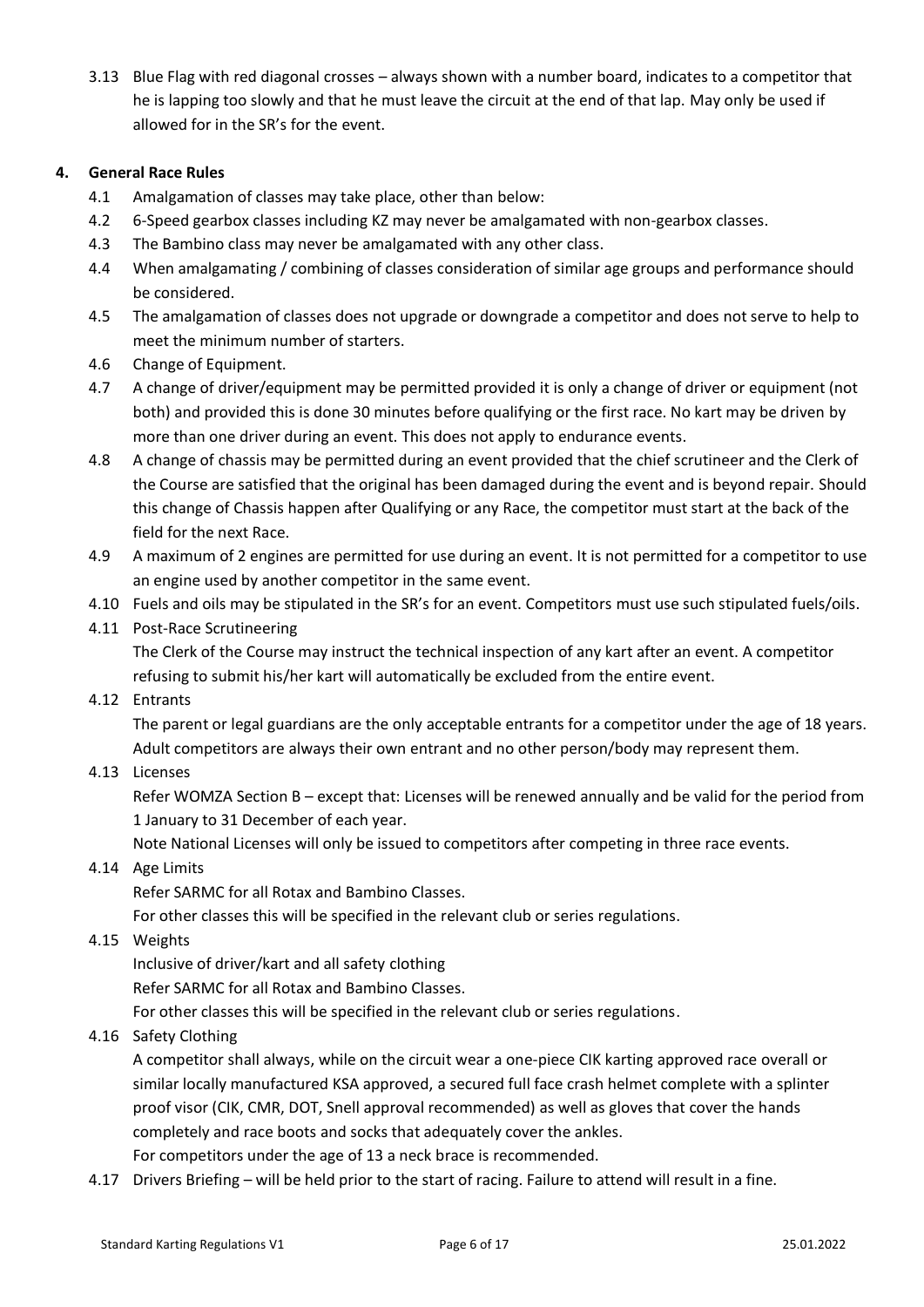- 4.18 Safety when entering the pit/post-race area. Driver must cut their engines at the entrance to the postrace/pits. Drivers must indicate their intention to leave the circuit and enter the post-race/pits by means of raising a hand.
- 4.19 Revving Area

No engine may be revved in any area other than a demarcated revving area. An engine may be started in the service park but run for a maximum of 5 seconds.

4.20 Timekeeping & Race Transponders

The recording of race / lap times is done via transponders fitted to the kart. Competitors are encouraged to purchase their own transponders. It is the competitors' responsibility to ensure their transponder is fit for purpose and fully charged. Transponders are to be fitted on the correct mounting bracket on the bib near to the vertical bib mounting brackets.

4.21 Fire Extinguishers

Every competitor must have a serviced fire extinguisher of at least 1.5Kg. These extinguishers must be presented at scrutineering and must be secured to the kart trolley.

- 4.22 Telemetry / Data / Radio
	- Telemetry, data, radio communication with any kart during official practice, qualifying or racing is prohibited.
	- Competitors may make use of on-board recording devices, however these may only be mounted with the standard brackets provided by the manufacturer and then only mounted on the side pods, bumper, bib or on top of the radiator.
	- Competitors must make the footage available to officials on request.
- 4.23 Weighing of kart and scale requirements
	- The scale of the day will be in the "Servicing Park". This scale is the ONLY one which will be officially used and counted. The scale will be available from the first non-qualifying session.
	- Driver needs to stand on the scale with all racing safety equipment.
	- Should competitor be under-weight he/she may take the kart off the scale and immediately place it again on the scale to weigh a second time. The second reading is the only reading that will be recorded by the scale official.
	- Any driver pouring water over his/her head and race overall will be penalized with 1 (one) additional KG on the minimum weight of kart and driver (i.e., Junior 145 + 1kg = 146 minimum)
	- Any competitor finishing the race and arriving at the scale my not under any circumstances be weighed with any parts lost during the race and recovered from the circuit. To be clear the kart is weighed as it crossed the finish line.
- 4.24 Outside Assistance
	- Once a competitor has come under starters order, he shall not receive outside assistance.
	- A marshal may assist a stranded competitor to remove his/her kart from the race circuit to a place of safety should it have spun off or broken down during a practice, qualifying or race.
	- Bambino's may receive outside assistance. Parents of Bambino competitors who are licensed (insured) may assist on the circuit subject to them assisting all competitors equally.
- 4.25 Parc Ferme
	- Karts must pass through Parc Ferme after weighing and follow instructions if any from the Technical Consultant who may wish to conduct random checks.
	- Karts are to be left in Parc Ferme for at least 30 minutes after the end of their last race and until such time as the COC publishes a release note on the virtual notice board for each specific class.
	- Competitors and mechanics may not work on the kart other than under the direct supervision of the TC and should only enter the Park Ferme when instructed by the TC to do so. Only the competitor and one mechanic are permitted.

#### **5. Penalties**

5.1 Technical infringements – Any infringement of the technical regulation will result in automatic exclusion from the qualifying / race or event. Non-compliant parts must be impounded by the scrutineers / technical consultant. Where an infringement can be rectified (e.g., rear width too wide) the part or kart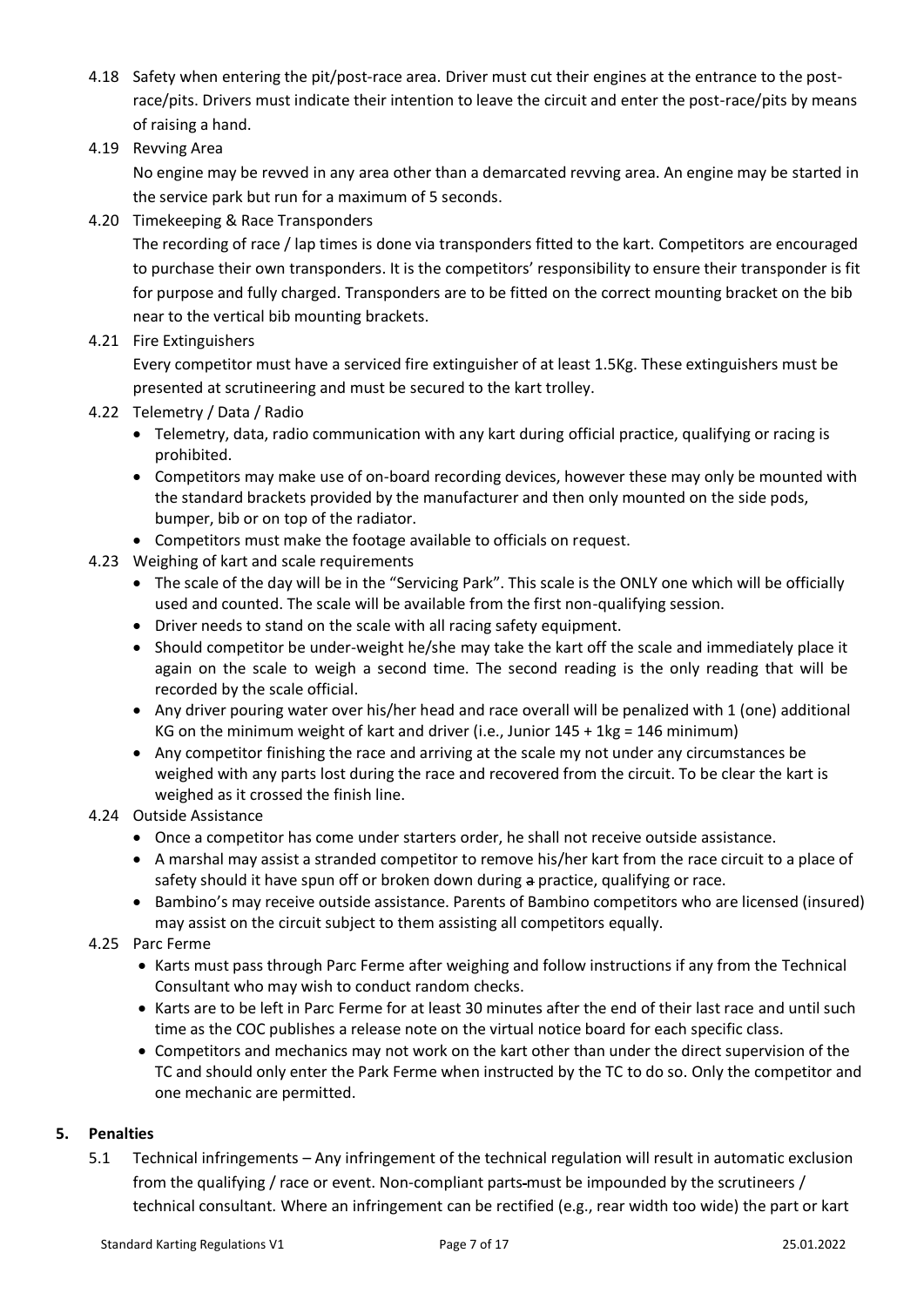may be returned to the competitor after he / she has signed an acknowledgment of technical infringement.

- 5.2 Underweight competitors / kart combinations will receive 0 (zero) points and any lap times achieved during qualifying or race will be disregarded and thus start at the back of the grid.
- 5.3 Nose Cones (not applicable to Bambino class)

The use of a homologated Front Fairing and of the homologated Front Fairing Mounting Kit of the bodywork homologation period 2015 – 2021 is mandatory, in accordance with CIK Specific Prescriptions, article 30 and CIK Technical Drawing No 2d.

Should a competitor's nose cone no longer be in the correct position at the end of a race as envisaged in the regulations, an automatic and non-protestable standard 5-second penalty will be added to the race time. A nose cone that has become dislodged i.e., not in the correct position at the end of qualifying, the competitor will have his/her fastest qualifying time deleted.

*NB: A defective nose cone may allow bumping to go un-punished. If the underside of the nose has worn through at the connection to the vertical front face the nose cone the nose cone is no longer legal and the kart should not race. Damage like this renders the nose cone ineffective to the intended design which is to penalize offenders who bump into their fellow competitors. Repairs are forbidden and if the supplier has no stock any make of CIK Nose Cone homologated 2015 – 2021 is acceptable.*

A defective nose cone will be photographed and penalized in the same way as an out of place nose cone. The Stewards or clerk of the course, on receipt of an image from the nose cone official illustrating that the competitor's nose cone was out of place, will automatically add a penalty of 5 seconds to the race time of the competitor concerned.

No hearing will be held nor will the signing of any acknowledgement by the competitor be required. The decision by the Stewards to amend the results shall not be subject to appeal and the amended results will be published on the notice board.

Any competitor found to be tampering with his/her nosecone, from outside the kart or from his/her sitting position within the kart anywhere between the finish line and the weigh in scale will be excluded from the *event*. This decision is final and non-protestable.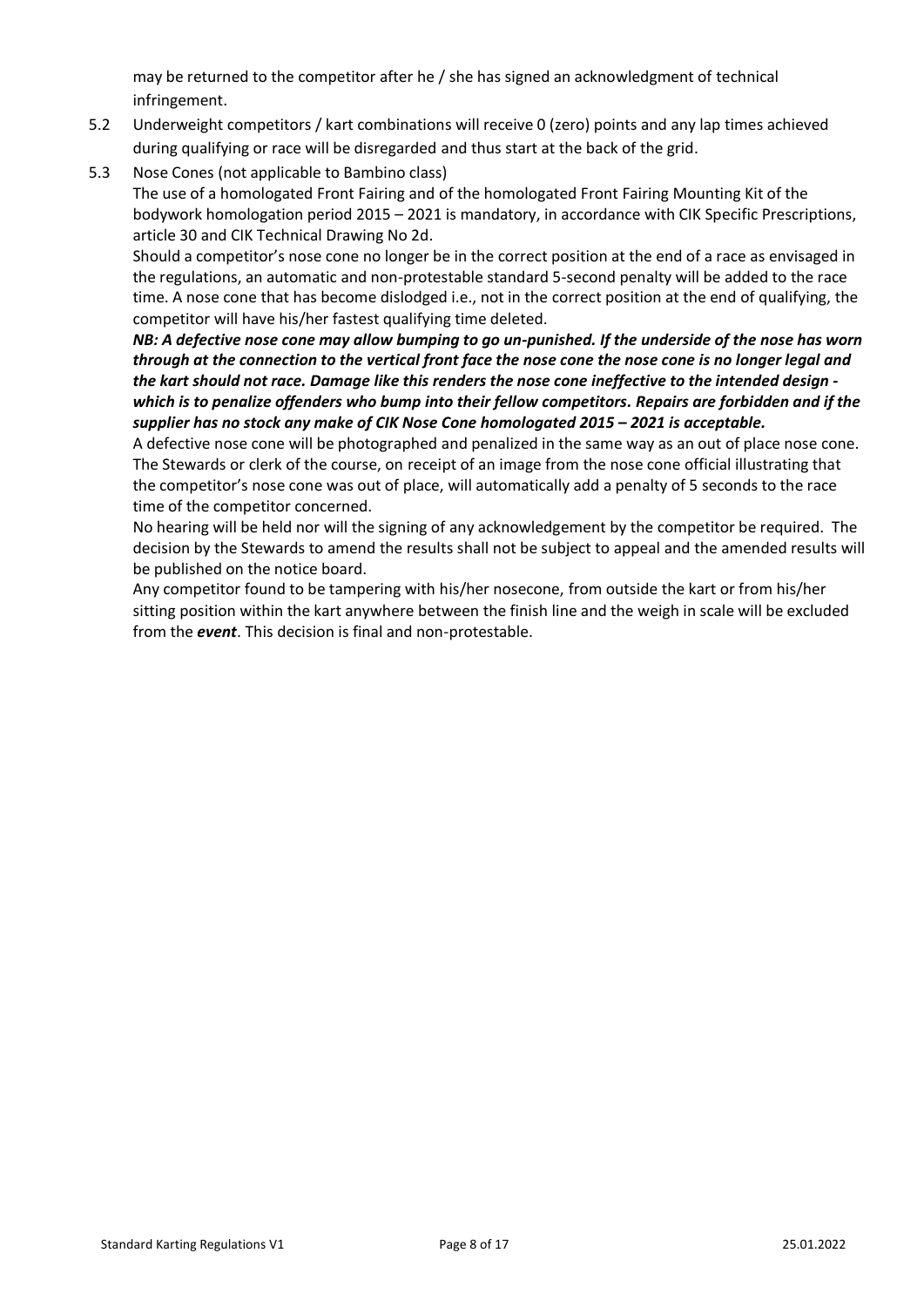DESSIN TECHNIQUE Nº 2d

Installation correcte du «Carénage Avant»

Position correcte / Correct position





TECHNICAL DRAWING No. 2d

Poston acceptable / Acceptable position

Correct installation of the "Front Fairing"

.<br>Position non aceptable si une quelconque partie des tubes du<br>pare-chocs avant se trauve dans les zones marquées (A).

Not acceptable position if any part of the tubes of the front bumper are in the marked areas  $|A|$ .

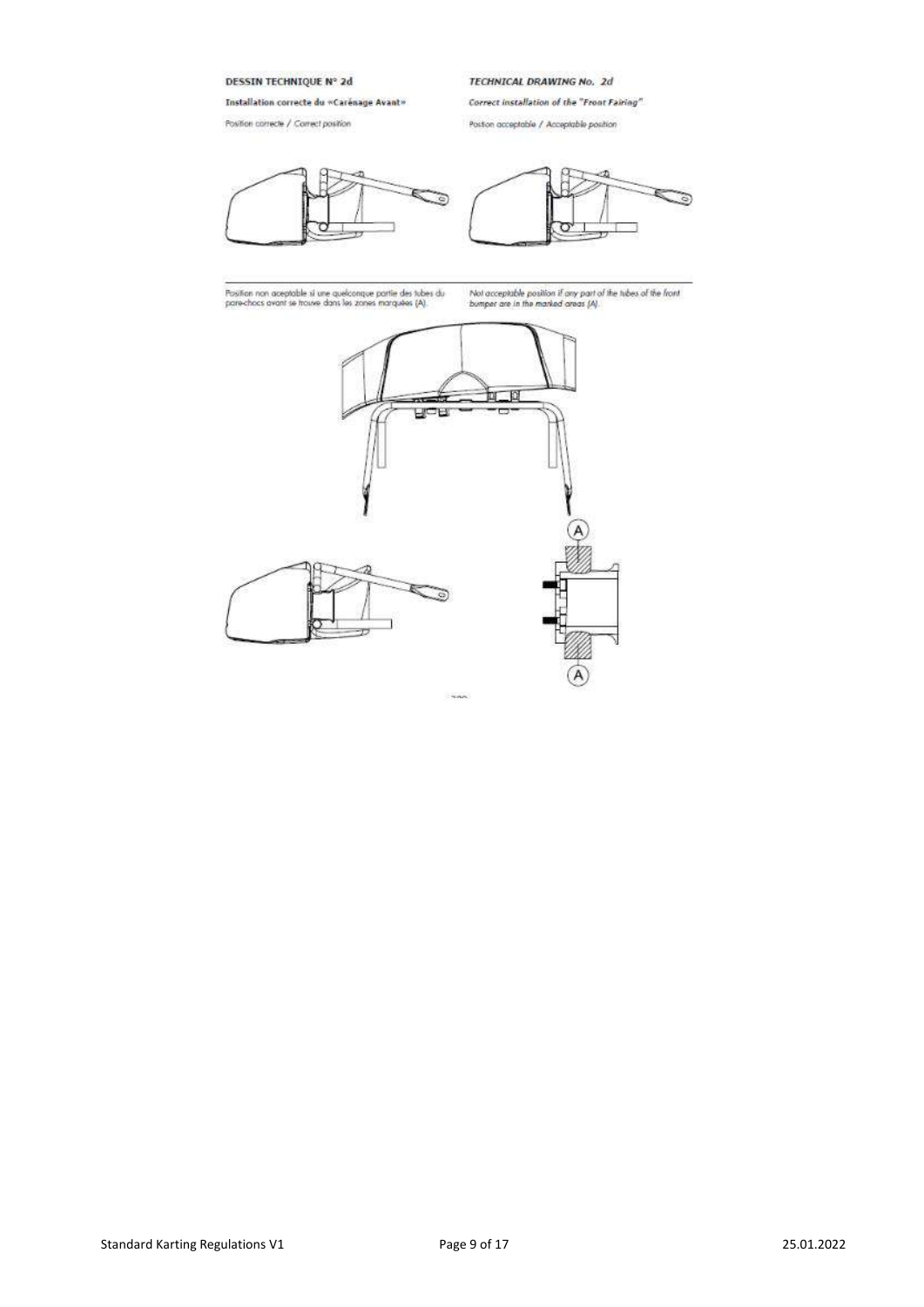| #      | <b>DESCRIPTION</b>                                                                        | <b>PENALTY</b>                                                   |  |
|--------|-------------------------------------------------------------------------------------------|------------------------------------------------------------------|--|
| 5.4.1  | Gaining an Unfair Advantage                                                               | 5 seconds                                                        |  |
| 5.4.2  | Driving in a manner incompatible with general safety -<br>e.g. causing an accident        | Minimum 5 seconds up to 10 seconds,<br>Race or Meeting exclusion |  |
| 5.4.3  | Contravention of flag signal before or after Race -Black<br>& White / Yellow              | 5 seconds                                                        |  |
| 5.4.4  | Contravention of flag signal during Race - Black & White<br>/ Yellow                      | Minimum 5 seconds up to 10 seconds                               |  |
| 5.4.5  | Contravention of flag signal - Ignore Technical Flag<br>Twice                             | <b>Black Flag</b>                                                |  |
| 5.4.6  | Contravention of flag signal - Red Flag or Black Flag                                     | Race or Meeting exclusion                                        |  |
| 5.4.7  | Abusive Language, Behavior or Assault                                                     | Race or Meeting exclusion                                        |  |
| 5.4.8  | Failure to attend Drivers' Briefing                                                       | Fine of R 500                                                    |  |
| 5.4.9  | Failure to obey an Official of the Meeting                                                | Race or Meeting exclusion                                        |  |
| 5.4.10 | Scrutiner Non-Compliance Report, vehicle or<br>component inéligible                       | Race or Meeting exclusion                                        |  |
| 5.4.11 | Underweight                                                                               | Race exclusion                                                   |  |
| 5.4.12 | Failure to report to Scrutineering                                                        | Race Meeting exclusion                                           |  |
| 5.4.13 | Incorrectly positioned front fairing - Qualifying practice                                | Deletion of fastest time                                         |  |
| 5.4.14 | Incorrectly positioned front fairing - race                                               | 5 Seconds penalty                                                |  |
| 5.4.15 | Attempting to tamper with or reattach the front fairing<br>during race / timed qualifying | Race exclusion                                                   |  |
| 5.4.16 | Intentionally reattaching the front fairing after                                         | Meeting Disqualification &                                       |  |
|        | checkered flag                                                                            | <b>Consideration of Referral to ASN</b>                          |  |

5.4.17

FALSE START (Type A) means Kart 2 leaves the marked corridor during launch phase with at least two tyres before the start has been released. Leaving = the tyres are completely on or outside the corridor line.

FALSE START (Type B) means Kart 2 leaves the marked corridor during launch phase with at least four tyres before the start has been released. Leaving = the tyres are completely on or outside the corridor line.

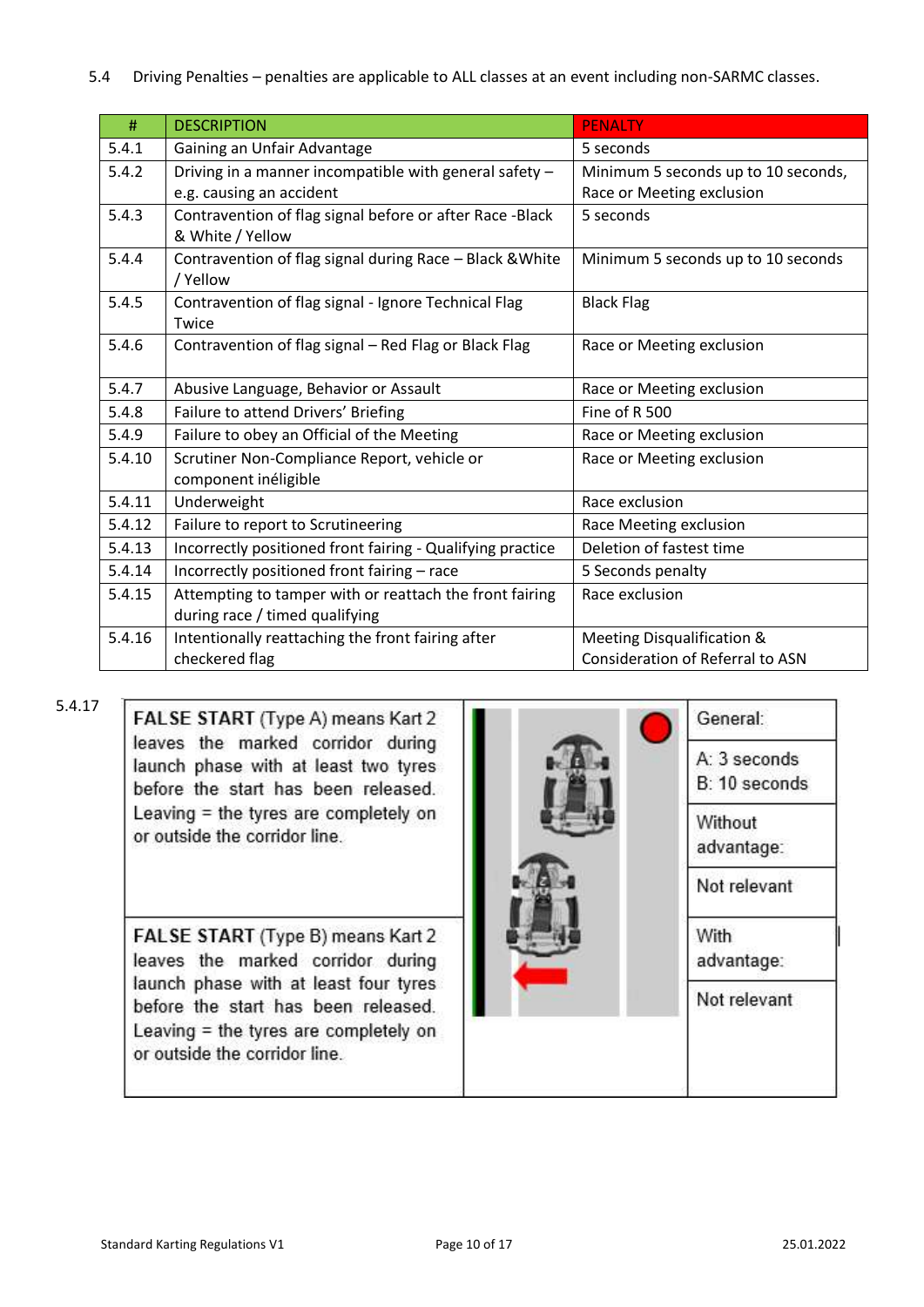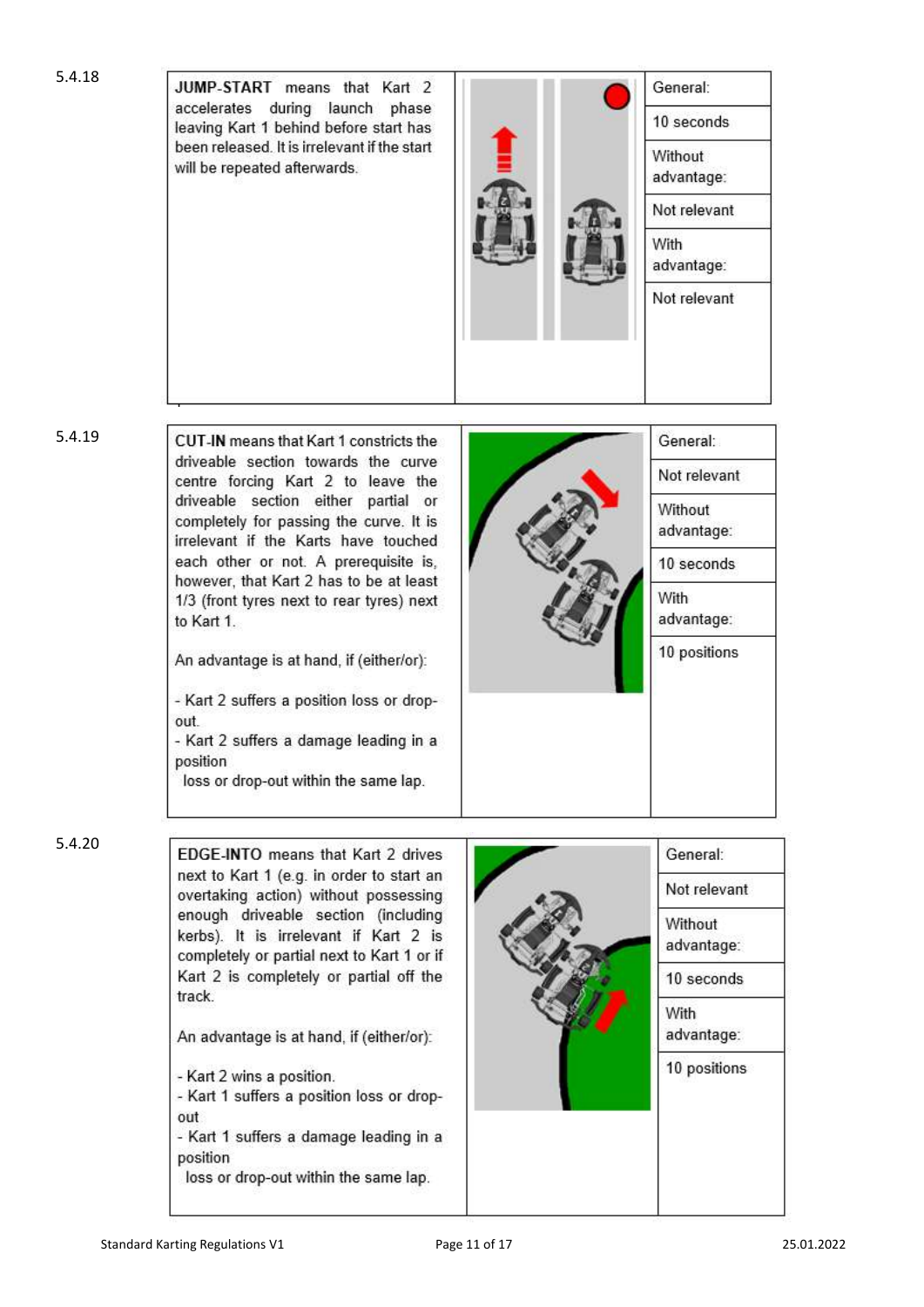| 5.4.21 | <b>PUSH-OUT</b> means if Kart 1 constricts<br>the driveable section towards the<br>outside line forcing Kart 2 to leave the<br>driveable section either partial or<br>completely. It is irrelevant if the Karts<br>have touched each other or not. A<br>prerequisite is, however, that Kart 2 has<br>to be at least 1/3 (front tyres next to rear<br>tyres) next to Kart 1.<br>An advantage is at hand, if (either/or):<br>- Kart 1 wins a position.<br>- Kart 2 suffers a position loss or drop-<br>out.<br>- Kart 2 suffers a damage leading in a<br>position loss or drop-out. | General:<br>Not relevant<br>Without<br>advantage:<br>10 seconds<br>With<br>advantage:<br>10 positions   |
|--------|-----------------------------------------------------------------------------------------------------------------------------------------------------------------------------------------------------------------------------------------------------------------------------------------------------------------------------------------------------------------------------------------------------------------------------------------------------------------------------------------------------------------------------------------------------------------------------------|---------------------------------------------------------------------------------------------------------|
| 5.4.22 | SHORT-CUT means that Kart 2 leaves<br>the track completely and returns to the<br>track at a different section. It is irrelevant<br>why Kart 2 has left the track.<br>An advantage is at hand, if (either/or):<br>- Kart 2 wins a position or gains time<br>which<br>cannot be balanced within the same<br>lap.<br>- Kart 1 or any other is handicapped by<br>the<br>return of Kart 2.<br>- Kart 1 or any other suffers a position<br>loss<br>or drop-out by the return of Kart 2.                                                                                                 | General:<br>Not relevant<br>Without<br>advantage:<br>Warning only<br>With<br>advantage:<br>10 positions |
| 5.4.23 | ZIG-ZAG means that Kart 1 changes<br>the driving line more than two times on<br>a straight track section for more than a<br>kart width. It is irrelevant how far Kart 1<br>is ahead of Kart 2 or if Kart 2 would have<br>been able to overtake.<br>An advantage is at hand, if (either/or):<br>- Kart 1 acts more than once a time this<br>way within the same race.                                                                                                                                                                                                              | General:<br>Not relevant<br>Without<br>advantage:<br>Warning only<br>With<br>advantage:<br>10 positions |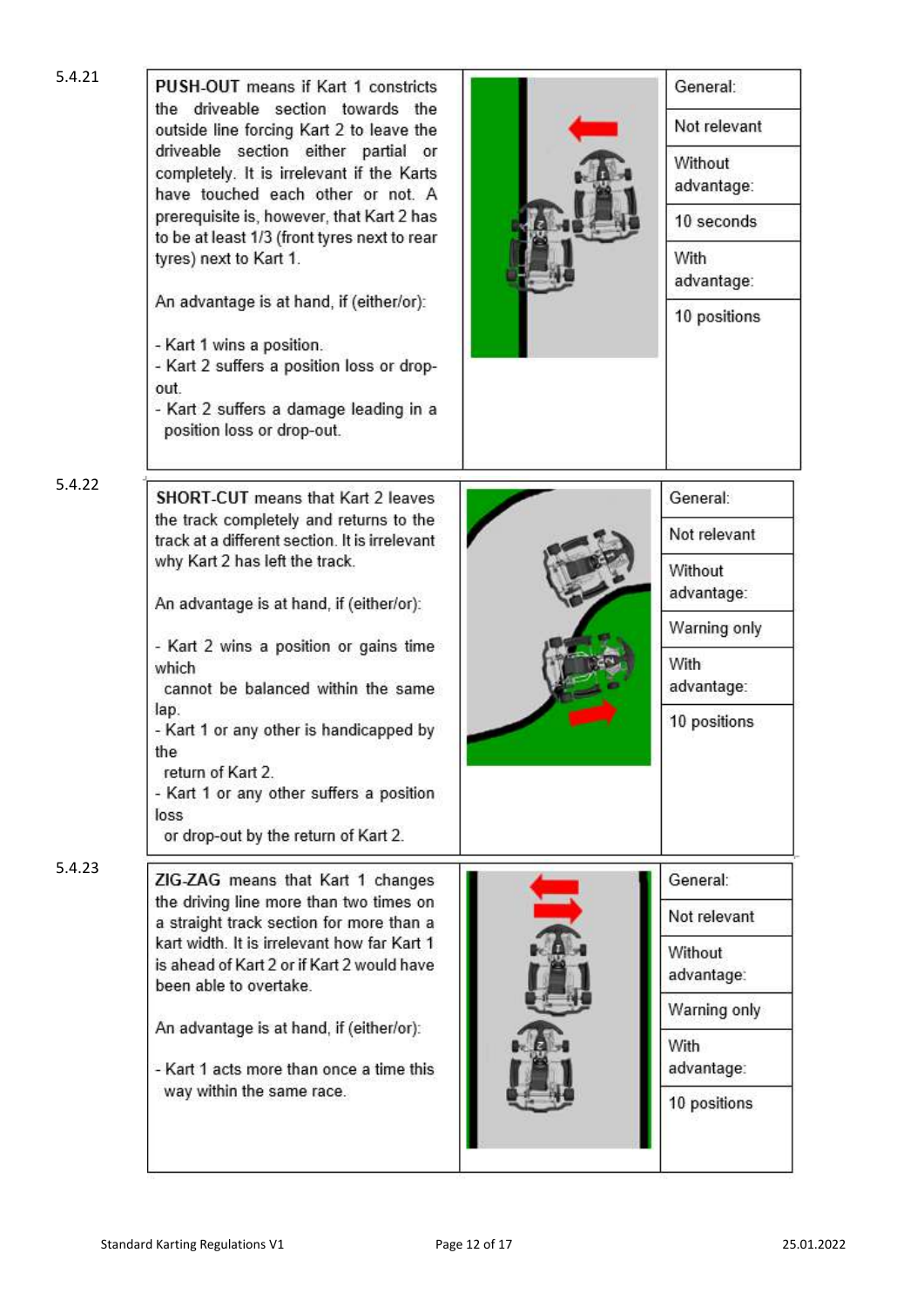| 5.4.24 | BUMP means that the front of Kart 2                                                                            | General:              |
|--------|----------------------------------------------------------------------------------------------------------------|-----------------------|
|        | touches the rear of Kart 1. Neither the<br>reason nor the intensity of the contact is                          | Not relevant          |
|        | relevant. Only the consequences of the<br>impact are relevant to judge an<br>advantage, not the impact itself. | Without<br>advantage: |
|        | An advantage is at hand, if (either/or):                                                                       | Warning only          |
|        | - Kart 2 wins a position and the previous<br>order cannot be restored within the                               | With.<br>advantage:   |
|        | same<br>lap.                                                                                                   | 10 positions          |
|        | - Kart 1 suffers a position loss or drop-<br>out.                                                              |                       |
|        | - Kart 1 suffers a damage leading in a<br>position<br>loss or drop-out within the same lap.                    |                       |

- 5.5 Misconduct will at the discretion of the Clerk of the Course and the Event Director result in a penalty ranging from a fine to exclusion or a ban from the event and or future events.
- 5.6 Revving of an engine outside of the demarcated area or for longer than 5 seconds in the service park, will be subject to escalating fines starting at R500.00 for the first offence.
- 5.7 Standing start infringements will be 5 places for the first infringement.
- 5.8 Re-formed starting infringements Should a grid not be correctly formed, and the Clerk of the Course or starter may allow a 're-form' then the race will be started after the re-form lap. Any breach of the starting regulations thereafter will result in an offending competitor being penalised accordingly.
- 5.9 Refuelling on the pre-race grid exclusion from the race.
- 5.10 Outside assistance Exclusion from that race
- 5.11 Competitors must sign receipt of a penalty or findings of a hearing at the time that this is issued to them. Refusal to do so will result in any further protest or appeal being disallowed.

# **6. Race day**

- 6.1 Practice
	- Only drivers entered in the event may participate in practice, qualifying and racing.
	- Each race day will have at least one practice session not less than 5 minutes long per class.
	- A driver must complete at least 3 continuous laps during practice. The Clerk of the Course may waive this in exceptional circumstances and provided the driver is experienced.
	- Classes may be combined for official open practice, but section 4.4 must be considered when combining classes. The combination of these practice classes may never exceed the circuit capacity.
- 6.2 Qualifying and Racing
	- A kart must have passed scrutineering before entering the circuit.
	- A qualifying period will be either 10 minutes per class or the Super Pole system of 1 (one) warmup lap and 2 (two) timed flying laps.
	- Should a competitor have been unable to record a lap time in qualifying, he/she may request a re-run at the discretion of the Clerk of the Course. Such a kart must remain in Parc Ferme pending approval and in any case such a re-run will only be granted within 10 minutes of his/her applicable class having completed its' allotted qualifying period and then only by means of the Super Pole system.
- 6.3 Other methods of arriving at a starting grid for the first race.
	- The grid may be drawn by ballot.
	- The grid may be drawn by championship points.
- 6.4 Types of Start.
	- Non-gearbox karts will have a rolling start.
	- The Bambino Class may use either a rolling start, start behind a pace kart or a standing start.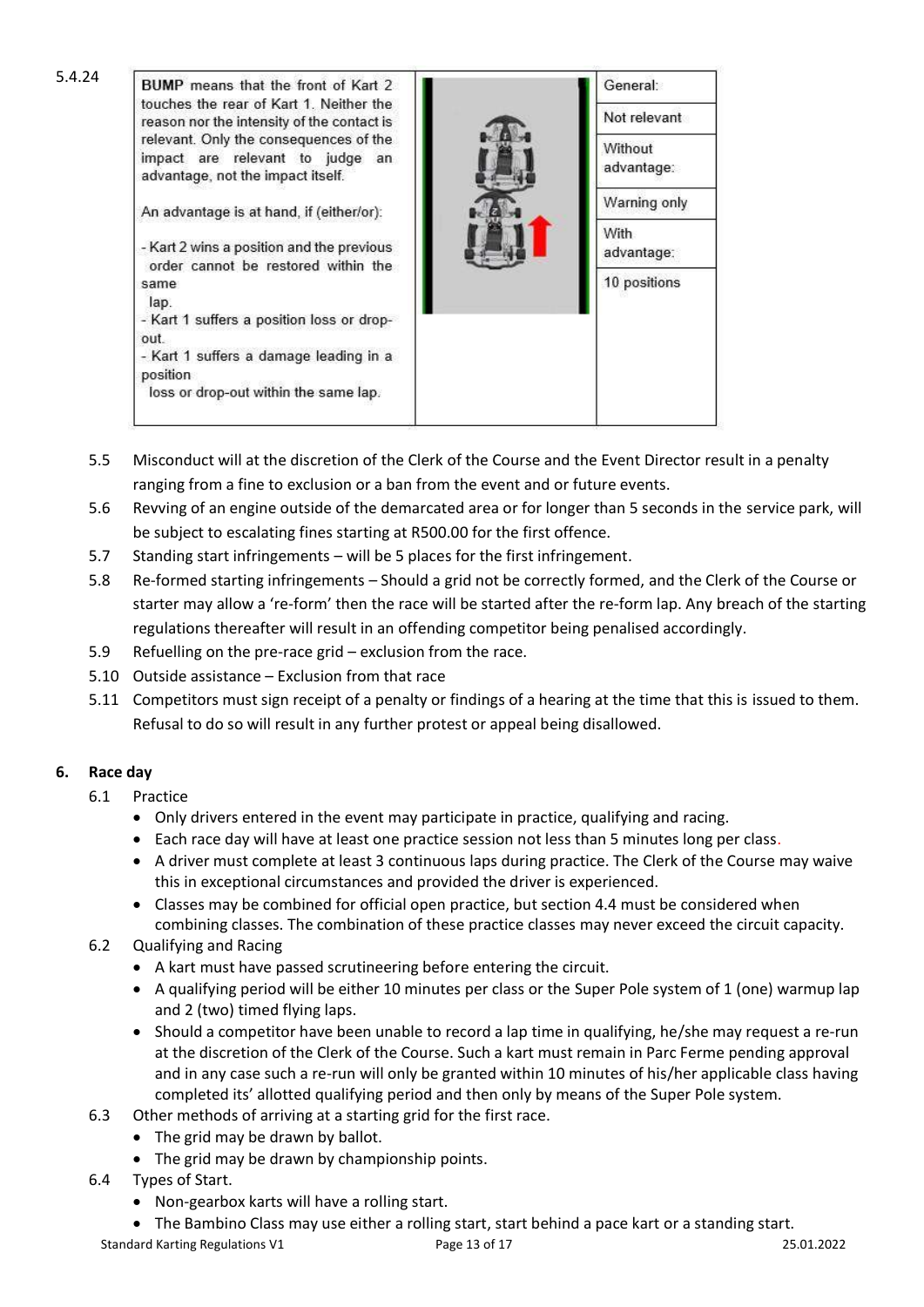• 6-speed-gearbox karts will have a standing start.

#### 6.5 Grid positions

- The driver with the fastest officially recorded time in qualifying will be the pole sitter. The slowest or any penalised competitor will take up his/her positions at the back of the grid.
- Where a competitor is unable to take up his/her grid position, that position is to be left vacant on the grid.

#### 6.6 Rolling Starts.

- The release of the field from the pre-race dummy grid will indicate the karts are under starters' orders.
- Having completed 2/3rds of the published number of warm up laps the field will bunch up, staying in their allocated grid position. Competitors who are not in their allocated grid position by the 90meter (red line) must take up their position at the back of the grid.
- Competitors are to maintain a reasonable speed no change of speed from the 90-meter line until the signal to start the race is given.
- Upon reaching the starting tram lines competitors must stay within the respective tram lanes until the signal to start the race is given.
- When the field is correctly bunched and the  $2^{nd}$  place driver is level or slightly behind the pole sitter, the Starter may at his/her discretion start the race - anywhere between the 25-meter line and the start line.
- The start signal will be indicated by either the extinguishing of lights or the fall of the start flag.
- Should the competitors have anticipated the start, or the starter not be satisfied with the disposition of the field a false start may be called.
- In amalgamated races the "second" class (generally slower) will follow the tail end of the "first" class with a gap of at least 10 kart lengths at a steady pace determined by the pole sitter of the second class as from the 90m line. The starter will start the race between the 25m and start lines as usual. As the first class is already racing when the second class starts there will be no restart for a false start in the "second" class and penalties will be applied.

#### 6.7 Standing Starts.

- The Release of the field from the pre-race dummy grid will indicate the karts are under starters' orders.
- Having completed the published number of warm up laps the field will enter the starting grid, placing themselves in either a staggered formation or two parallel lines, as defined in the regulations for the event, with engines running, and karts stationary, the Clerk of the Course will indicate to the starter to start the race.
- Should a kart not be stationary, then it must stop immediately.
- The start signal will be indicated by either the extinguishing of lights or the fall of the start flag.
- Moving before the signal to start or starting out of place will result in a 5 (five) place penalty.
- Practicing a start is only permitted in the final practice session. Penalty for doing this in any other session is starting at the back of the grid.
- 6.8 End of Race
	- A race will be finished by the waiving of the chequered flag.
	- Should the flag be waived prematurely the race will be deemed to be complete.
	- Should the flag be waived later than the allocated number of laps, the race will be deemed to have been ended when the allocated number of laps was completed i.e., laps over and above the published number will be discarded as if they were never run.

#### 6.9 A finisher

• Is classified as anyone who has completed 2/3 of the race distance, even if he did not finish the race.

- 6.10 Stopped Race.
	- If a Red Flag (see 3.4 of these regulations) has caused a race to be stopped and less than 2 (two) laps have been completed, the start of that race will be null & void and the race will be re-run.
	- Competitors who started the original race will be eligible to take part in the re-start.
	- The time of such restart will be at the discretion of the Clerk of the Course.
	- If a Red Flag (see 3.4 of these regulations) has caused a race to be stopped and between 3 laps and 67% of the race distance has been completed, the race will be restarted based on the finishing order of competitors 1 lap prior to that during which the Red flag was deployed. When the restart takes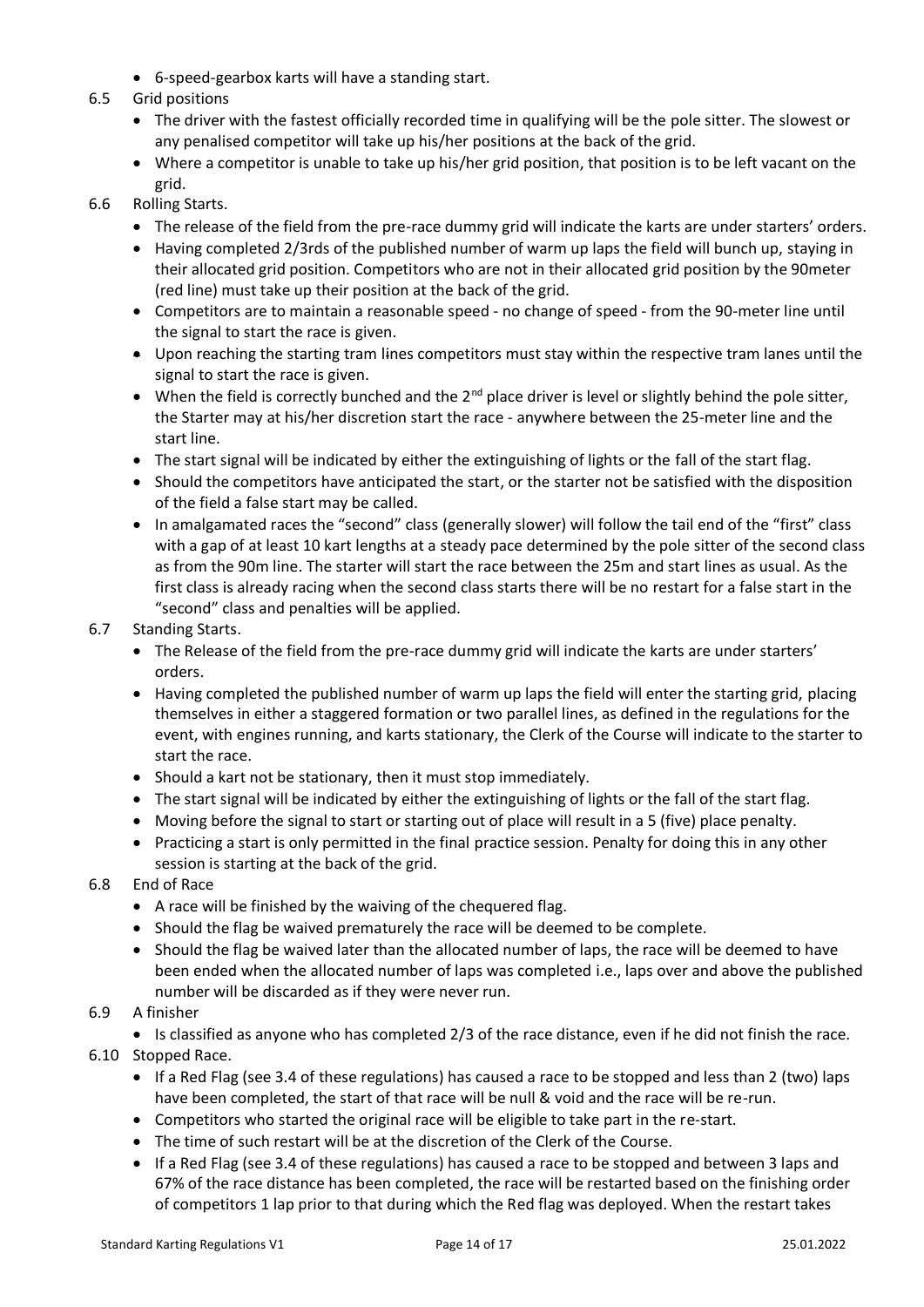place will be at the discretion of the Clerk of the Course. Competitors who have dropped out of the race either before or having been involved in the cause of the Red flag will not be eligible for the restart. At the restart competitors must be in single file until the signal to start is given.

• If that a Red flag has caused a race to be stopped and 67% of the published race distance has been completed, the race will be deemed to be complete.

### **7. PROTESTS**

- **7.1** Any competitor or official shall have the right to protest if they aggrieved by any decision, act, or omission of another competitor, official or organizer/promoter:
- **7.2** The same procedures shall apply for competitors and officials.
- **7.3** Every protest lodged shall be in writing, stating the name of the protestor, license number, time, date, event and venue and class.
- **7.4** In lodging a protest, the protestor must specifically note what they are protesting and the regulation numbers they believe has been breached.
- **7.5** In the event of a technical protest, the protest content shall specifically itemize components that is/are being protested and the regulation number being breached.
- **7.6** Should the protest require the stripping of an engine a deposit of R 5 000 is required to be lodged along with the protest fee. This will be used to cover costs of dismantling, inspection and re-assembling the engine should the protest be unsuccessful.
- **7.7** Protests must be submitted within the required time limits and be accompanied by the fee of R 2500.
- **7.8** Protest fees must be either in cash, EFT or by credit card paid to the organisers. IOU's are not acceptable under any circumstances.
- **7.9** Other than protest in respect of behaviour, competitors may only protest each other, from the same class and only signed-on competitors may protest. A competitor may only protest another competitor directly involved in or alleged to be the cause of the incident in question.
- **7.10** Where the protest does not fully comply with the above provisions, the Event Director must accept the protest and may at his/her discretion extend the protest time and instruct the protestor to re-submit the protest correctly. In such circumstances The Event Director then has the right to impose a penalty for non-compliance with the regulations.
- **7.11** The event Director may also extend the time limits on receiving the protest in extreme cases.
- **7.12** All protests will be dealt with at the event and may not stand over.
- **7.13** Protest shall be handed to the event secretary (or the COC or Event Director) accompanied by the fee and the time of submission must be recorded.
- **7.14** Should the protest have been handed directly to the Event Director the Event Director shall advise the COC of the protest received, prior to a hearing taking place.

#### **8. PROTESTS NOT PERMITTED**

- A collective protest i.e., a protest submitted by multiple persons, or is in respect of multiple karts.
- Against any penalty which in terms of these rules is non-protest able. e.g. a nose cone infringement.

# **9. PROTEST HEARING**

- **9.1** The panel hearing a protest shall not be less than 2 people one of whom shall be the KSA Event Director.
- **9.2** For any driving standards or behaviour protests an experienced current or former karter must be appointed to the panel.
- **9.3** For any protest of a technical nature a KSA Technical delegate should be appointed to the panel
- **9.4** A Club Director may be appointed to bring the number to three.
- **9.5** Where the protest is of a technical nature the race day technical personnel shall be party to the hearing, however he/she may be excused once they have given evidence**.**
- **9.6** The Event Director shall notify all parties concerned of the time and place of the hearing.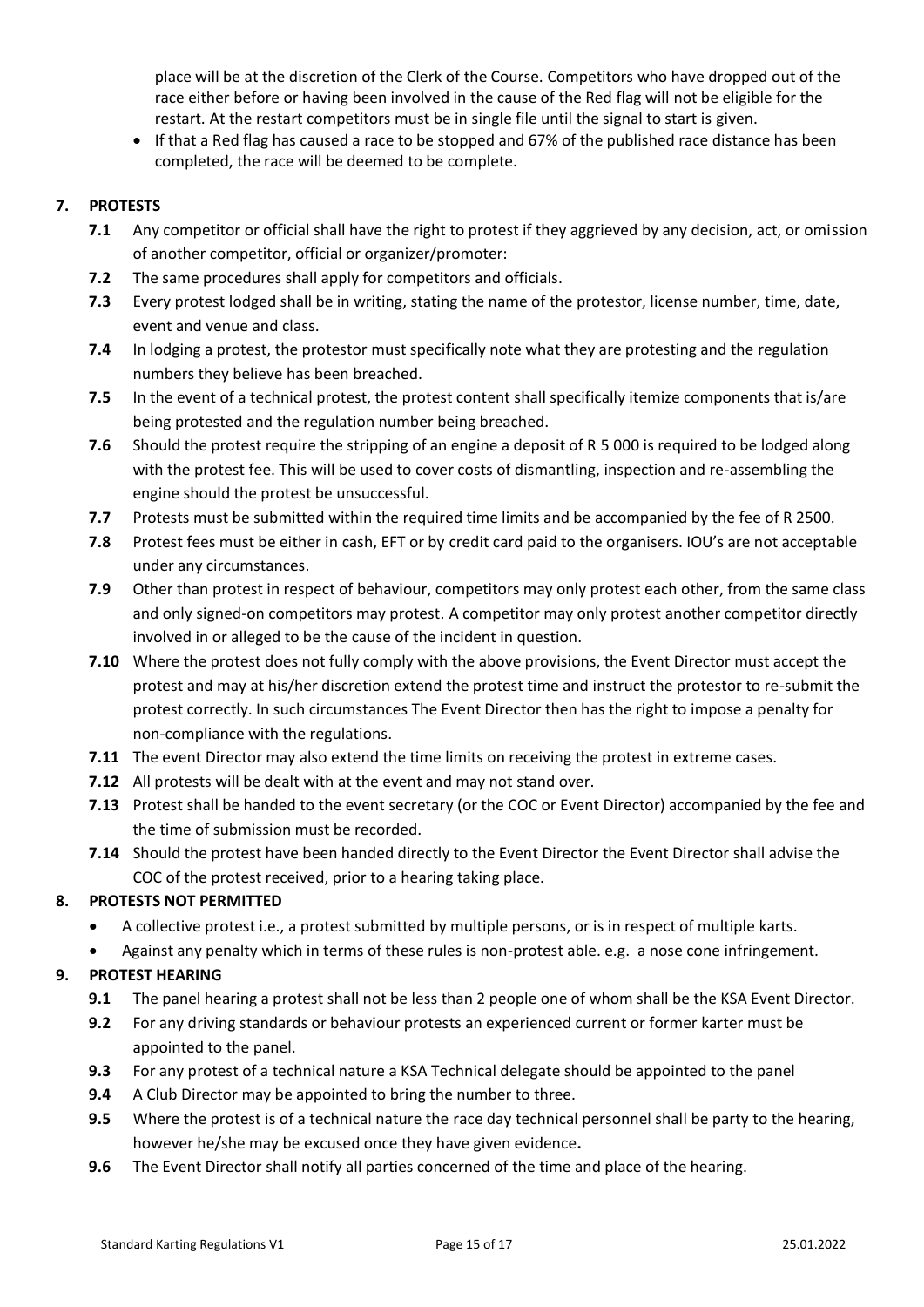- **9.7** No legal representation will be permitted at protest hearings; however, competitors or officials may be represented by a fellow competitor or club member provided that such a representative is not a practicing lawyer or attorney.
- **9.8** The protestor and the parties being protested, may present witnesses and if agreed by the Directors, video footage.
- **9.9** It shall remain the sole right of the officials to call upon and use video footage to assist in reaching a conclusion.
- **9.10** A protest hearing may proceed, and judgement ordered by default in the absence of any parties affected or directly involved with the protest, if the Event Director has proof that these parties were advised of the time and place of the hearing.
- **9.11** Throughout the hearing all parties shall remain present and be party to all evidence.
- **9.12** Once the Event Directors have taken all the evidence into consideration, all parties shall be excused whilst the panel deliberate.
- **9.13** In the event of the Event Directors being unable to resolve or give immediate findings, they must advise all parties concern of a time and place when the findings will be issued.
- **9.14** In extreme cases where a decision cannot be reached, or the Event Directors wish to obtain additional input, all parties are to be advised that the protest findings would be delayed and advise the time and place when the findings will be issued, but in any case, not more than 2 working days after the event.
- **9.15** Protest findings will always be reduced to writing, handed to all relevant parties and a copy posted on the notice board.
- **9.16** Where a protest remains unresolved or an intention to appeal has been received by the stipulated time for prize-giving, then no awards will be made to the affected competitors until the protest or appeal is finalised.
- **9.17** Where a protest succeeds the protest fee will be returned in full.
- **9.18** Any party aggrieved by the outcome of a protest shall have the right to appeal and must be reminded of such in the written protest findings.

#### **10. TIME LIMITS FOR PROTEST**

- **10.1** Protesting the decision of the clerk of the course 30 minutes from having been advised of the decision.
- **10.2** Protesting a mistake or irregular occurrence during an event within 30 minutes of the mistake or irregularity.
- **10.3** Protesting a grid position within 10 minutes of the posting of the grid.
- **10.4** Protesting the eligibility of a kart 30 minutes from the alleged ineligibility becoming apparent.
- **10.5** Protesting the eligibility of a kart where the protest requires an eligibility inspection post-race must be lodged not less than 30 minutes before the start of the last race if the day for the affected class.
- **10.6** Protesting the posted results within 30 minutes of the posting of the provisional results, after which the results will become final.
- **10.7** Protesting published championship points within 3 days of the publication.

#### **11. APPEALS**

- **11.1** A competitor or official who believes and can justify that a miscarriage of justice took place in the protest findings may submit an appeal, which once accepted will be heard by an alternate panel referred to as an 'WOMZA Appeal Court'.
- **11.2** A Competitor or official must give written notice of their intention to appeal their intention to appeal to the officials on the day of the publication of the protest findings.
- **11.3** The appellant must submit their written appeal to WOMZA within 48 hours of the notice given to the officials. Should this competitor / official who notified the officials of his intent to appeal not submit the